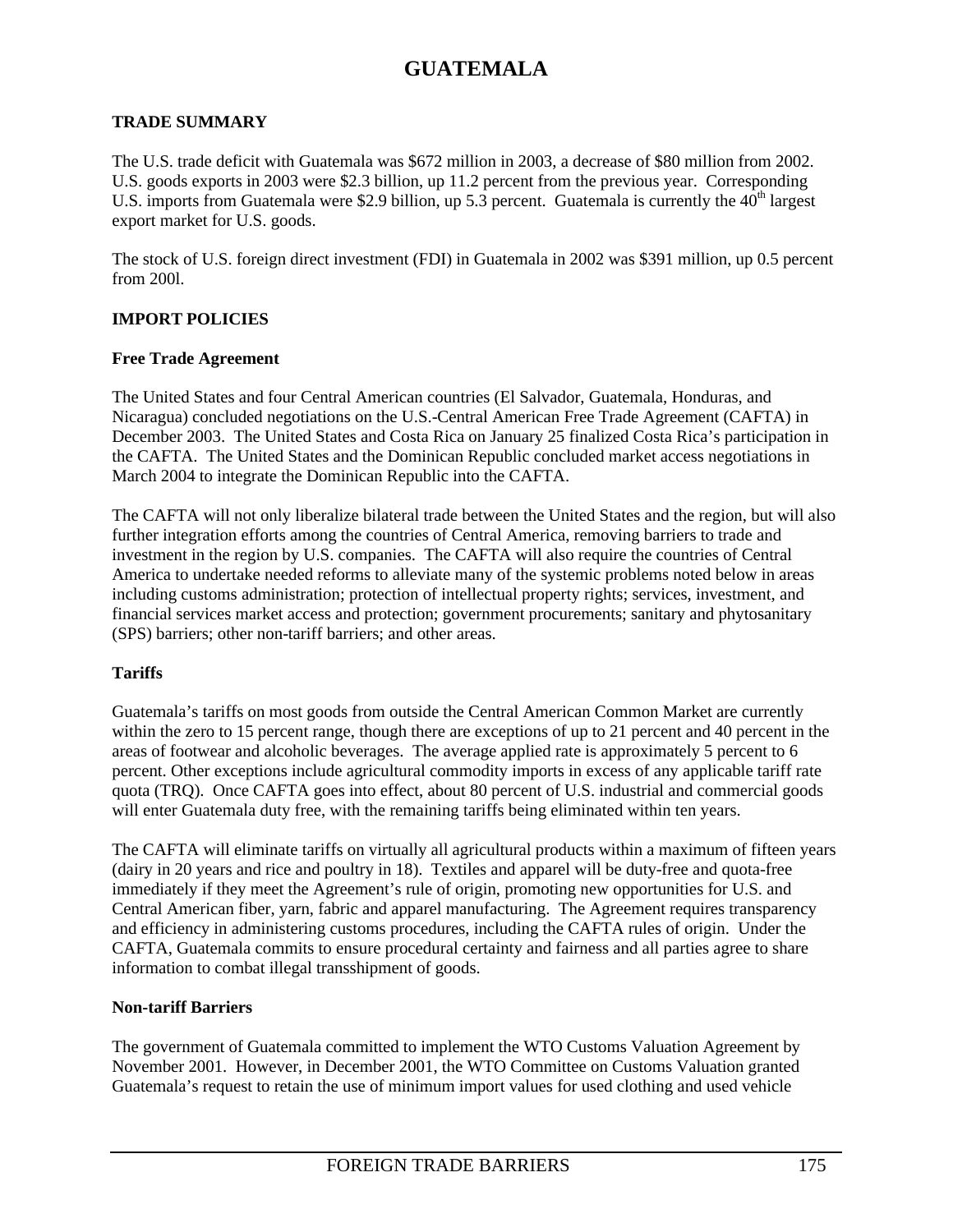products until November 21, 2004. Once the CAFTA is implemented, Guatemala will have to abide by the agreement's transparent customs valuations provisions.

## **STANDARDS, TESTING, LABELING AND CERTIFICATION**

Guatemalan law requires that food products sold in the domestic market be tested, registered and labeled in Spanish, although stick-on labels are permitted. Products sold in bulk are exempt from the labeling requirement unless they are to be sold at the retail level as an individual unit. Enforcement of product registration and labeling requirements has been inconsistent but is improving.

Under the CAFTA, Guatemala agreed to apply the science-based disciplines of the WTO Agreement on SPS measures, and will move toward recognizing export eligibility for all plants inspected under the U.S. food safety and inspection system. Through the work of this group, additional commitments to resolve specific unjustified measures restricting trade between Guatemala and the United States have also been agreed. When the United States and Central America launched the CAFTA negotiations, they initiated an active working group dialogue on SPS barriers to agricultural trade that met alongside the negotiations to facilitate market access. The objective was to leverage the impetus of active trade negotiations to seek difficult changes to the countries' SPS regimes. The SPS Working Group remains committed to continue working on resolution of outstanding issues even after the negotiations concluded.

## **GOVERNMENT PROCUREMENT**

Guatemala is not a party to the WTO Government Procurement Agreement. Currently, Guatemala's Government Procurement Law requires most government purchases over \$113,000 to be submitted for public competitive bidding. Contracts can be awarded when there is only one bidder. The government often declares certain projects a matter of national emergency, thereby avoiding the competitive bidding process. Foreign suppliers no longer need to meet pre-qualification requirements, though it is sometimes required of their local counterparts. Bids must be submitted through locally registered representatives, a bureaucratic process that can place foreign bidders at a competitive disadvantage. Additionally, U.S. companies have alleged that significant corruption exists in the public procurement process and is a barrier to entry.

Under the CAFTA, Guatemala will grant U.S. suppliers non-discriminatory rights to bid on contracts from most Central American government entities, including key ministries and state-owned enterprises. The CAFTA requires fair and transparent procurement procedures, such as advance notice of purchases and timely and effective bid review procedures. The CAFTA anti-corruption provisions ensure that bribery in trade-related matters, including in government procurement, is specified as a criminal offense under Central American and U.S. laws.

## **INTELLECTUAL PROPERTY RIGHTS (IPR) PROTECTION**

Although Guatemala passed and implemented greatly improved IPR legislation in November 2000, the legislative framework was seriously weakened by a November 2002 law that suspended the processing of pharmaceutical and chemical patents until 2005, and removed protection for test data submitted to obtain market approval for those products. A series of legislative initiatives and court challenges seeking to eliminate data protection provisions of the law have also ensued. Effective enforcement of existing laws remains a problem.

However, the CAFTA provisions will strengthen Guatemala's IPR protection regime to conform with, and in many areas exceed, WTO norms and will criminalize end-user piracy, providing a strong deterrence against piracy and counterfeiting. The CAFTA will require Guatemala to authorize the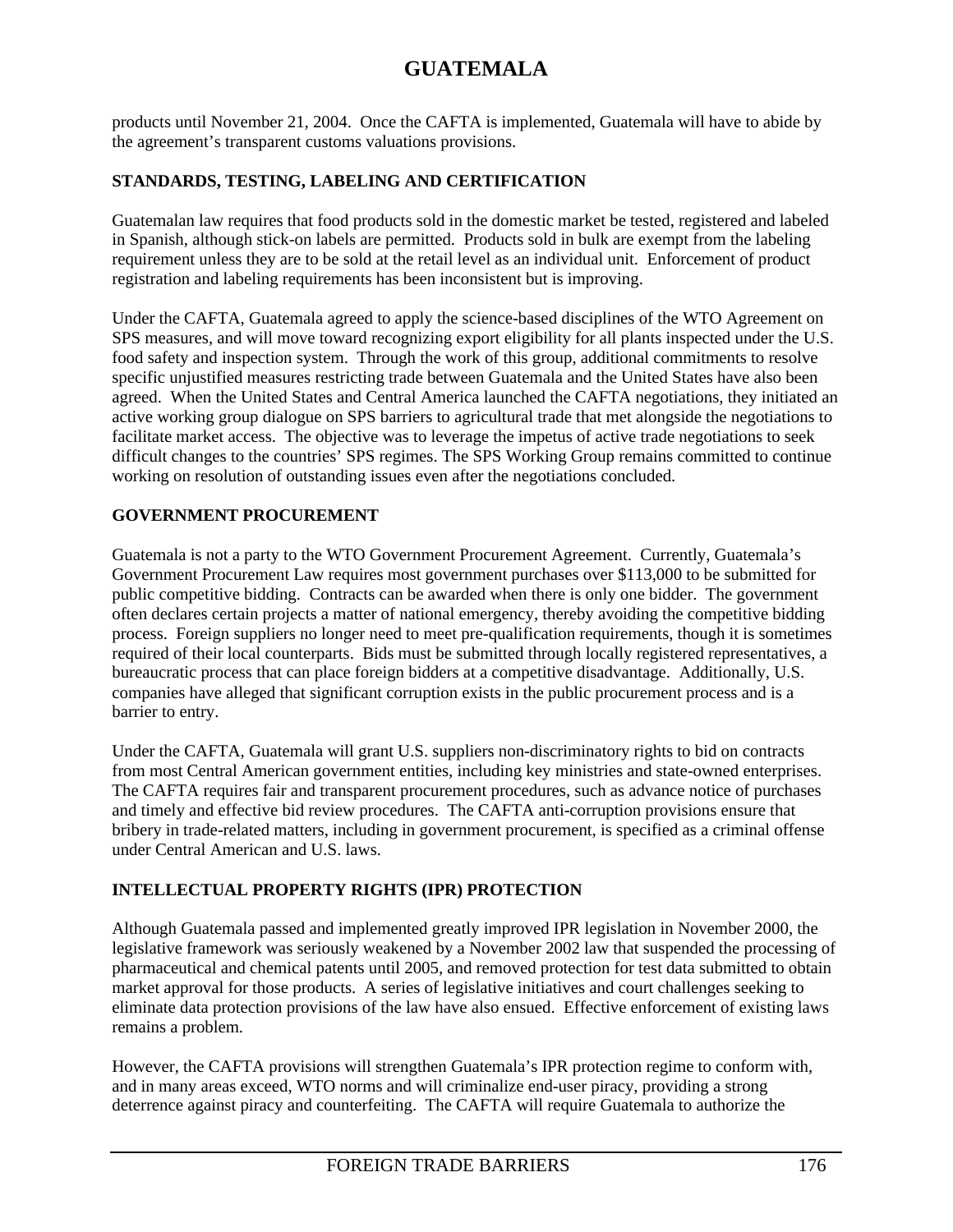seizure, forfeiture, and destruction of counterfeit and pirated goods and the equipment used to produce them. It will also mandate both statutory and actual damages for copyright infringement and trademark piracy. This serves as a deterrent against piracy, and ensures that monetary damages can be awarded even when it is difficult to assign a monetary value to the violation.

### **Patents**

Guatemala's 2000 Industrial Property Law also made improvements to the protection afforded to patent holders, including by increasing the term of protection for a patent to 20 years from the date of filing the patent application. It increased the number of products and services that are considered patentable, including living organisms, commercial plans and chemical compounds or compositions. This law provided patent protection for pharmaceutical and agricultural products for the first time and established a mailbox system to process cases filed since 1995. U.S. pharmaceutical firms have been concerned about the constitutional challenges to the current laws. However, the CAFTA obligations will strengthen protection of test data and trade secrets submitted to a government for the purpose of product approval by requiring that they be protected against unfair commercial use for a period of 5 years for pharmaceuticals and 10 years for agricultural chemicals.

### **Copyrights**

Piracy of copyrighted material, including videos and software, remains widespread. Some progress has been achieved in reducing the incidence of pay television piracy and in concluding valid licensing agreements with copyright holders. Guatemala has ratified the WIPO Copyright Treaty (WCT) and the WIPO Performances and Phonograms Treaty (WPPT). CAFTA enforcement provisions are designed to help reduce copyright piracy.

### **Trademarks**

Exclusive rights for trademarks are granted on a first-to-file basis, thus permitting third parties to register and gain exclusive use of well-known or famous trademarks. A dispute resolution system has been established in the event that a well-known or famous trademark is granted to a third party. The local Internet domain name registrar does not accept applications for well-known and famous names from applicants who are not the trademark holders as frequently as it once did. Additionally, when receiving an Internet domain name registration, the domain name owner is required to submit the registration to the WIPO online dispute resolution system in the event of a challenge by a third party. CAFTA enforcement provisions are designed to help reduce trademark piracy.

### **SERVICES BARRIERS**

Currently, international telephone traffic must be routed through the facilities of an enterprise licensed by the Guatemalan Superintendency of Telecommunications. U.S. companies have raised allegations of anti-competitive behavior, including unilateral changes of interconnection rates, by the country's dominant fixed line telephone service provider, Telgua, which is a subsidiary of Telmex of Mexico. Guatemala's courts have ruled against Telgua in those cases where a verdict was reached, but the anticompetitive practices continue. The CAFTA will require that Guatemala further open its telecommunications market to competition on a nondiscriminatory basis.

Foreign banks are currently not permitted to open branches in Guatemala, though they may establish local subsidiaries subject to the conditions of the Monetary Board, including capital and lending requirements based exclusively on the balance sheet of the local subsidiary. The CAFTA provisions will make it easier